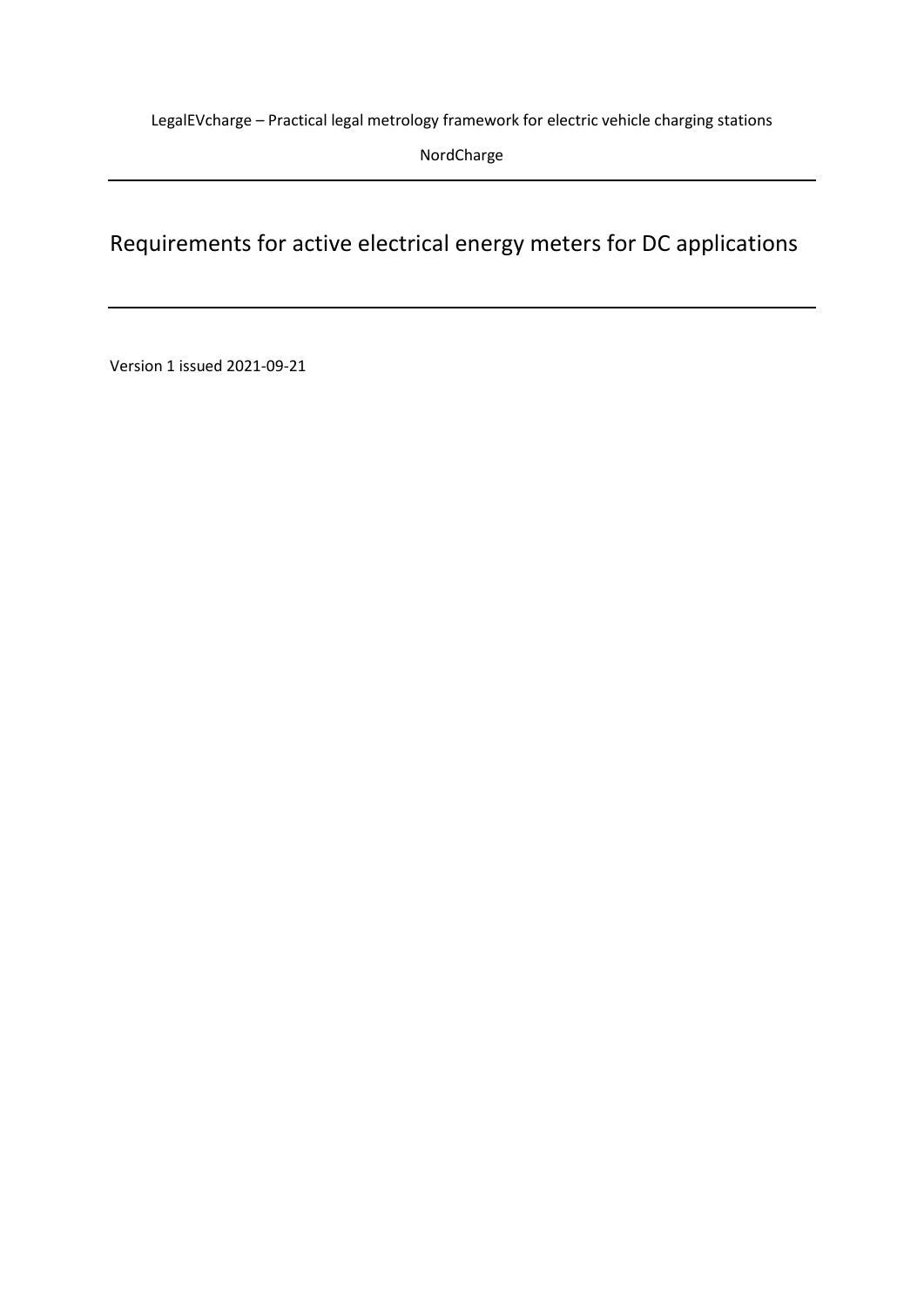# <span id="page-1-0"></span>Contents

| 1.  |                                                                                                 |                                                                           |  |  |  |  |
|-----|-------------------------------------------------------------------------------------------------|---------------------------------------------------------------------------|--|--|--|--|
| 2.  |                                                                                                 |                                                                           |  |  |  |  |
| 3.  |                                                                                                 |                                                                           |  |  |  |  |
| 4.  |                                                                                                 |                                                                           |  |  |  |  |
| 5.  |                                                                                                 |                                                                           |  |  |  |  |
| 6.  |                                                                                                 |                                                                           |  |  |  |  |
| 7.  |                                                                                                 |                                                                           |  |  |  |  |
| 8.  |                                                                                                 |                                                                           |  |  |  |  |
| 9.  |                                                                                                 |                                                                           |  |  |  |  |
|     | Test for immunity to conducted, differential mode current disturbances in the frequency<br>9.1. |                                                                           |  |  |  |  |
| 10. |                                                                                                 | Requirements concerning the software and protection against corruption  5 |  |  |  |  |
| 11. |                                                                                                 |                                                                           |  |  |  |  |
| 12. |                                                                                                 |                                                                           |  |  |  |  |
| 13. |                                                                                                 |                                                                           |  |  |  |  |
| 14. |                                                                                                 |                                                                           |  |  |  |  |
| 15. |                                                                                                 |                                                                           |  |  |  |  |
| А.  |                                                                                                 |                                                                           |  |  |  |  |
|     | A.1.                                                                                            |                                                                           |  |  |  |  |
|     | A.2.                                                                                            |                                                                           |  |  |  |  |
|     | A.3.                                                                                            |                                                                           |  |  |  |  |
| B.  |                                                                                                 |                                                                           |  |  |  |  |
|     | ZZA. Relationship between this Standard and the essential requirements of Directive 2014/32/EU  |                                                                           |  |  |  |  |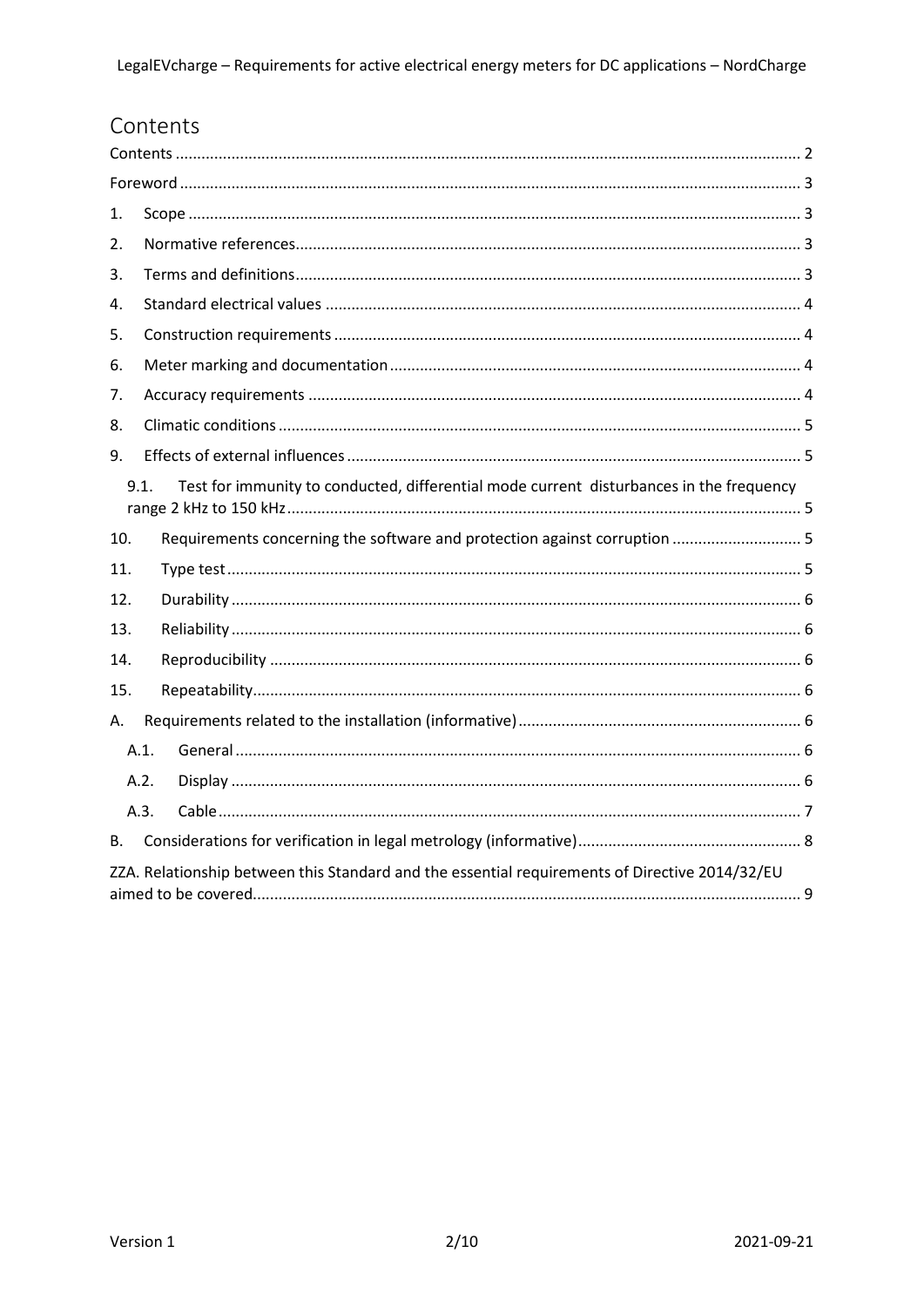LegalEVcharge – Requirements for active electrical energy meters for DC applications – NordCharge

## <span id="page-2-0"></span>Foreword

The present document was prepared in the framework of the EURAMET TCEM project LegalEVcharge – Practical legal metrology framework for electric vehicle charging stations – and NordCharge, a group of Nordic countries working on legal metrology regulations for electric vehicle charging stations.

While the Directive 2014/32/EU of the European Parliament and of the Council of 26 February 2014 on the harmonisation of the laws of the Member States relating to the making available on the market of measuring instruments (recast) (MID) harmonises the requirements for active electrical energy meters without distinction between AC or DC, at present, no standard gives presumption of conformity with MID for DC active electrical energy meters. The European Commission issued the mandate M/541 requesting the European standardisation organisations on 15 December 2015 to prepare such a standard by 31 December 2017. For practical reasons, it is necessary to define a set of detailed technical specifications satisfying the performance requirements of MID.

This document is intended as a temporary solution providing guidance to the industry until such a standard is available and gives presumption of conformity with MID.

Until EN 50470-3:2006 cedes to give presumption of conformity with MID or VDE-AR-E 2418-3-100:2020-11 is withdrawn, the latter may be used instead of this document.

#### <span id="page-2-1"></span>1. Scope

This document applies to DC active electrical energy meters in the scope of MID and their type tests.

#### <span id="page-2-2"></span>2. Normative references

| EN 50470-3    | Electricity metering equipment (AC) - Part 3: Particular requirements - Static<br>meters for active energy (class indexes A, B and C) |
|---------------|---------------------------------------------------------------------------------------------------------------------------------------|
| EN 62052-11   | Electricity metering equipment – General requirements, tests and test<br>conditions - Part 11: Metering equipment                     |
| IEC 62053-41  | Electricity metering equipment - Particular requirements - Part 41: Static<br>meters for DC energy (classes 0,5 and 1)                |
| ISO/IEC 17025 | General requirements for the competence of testing and calibration<br>laboratories                                                    |

#### <span id="page-2-3"></span>3. Terms and definitions

EN 50470-3:2021 clause 3 applies with the following addition.

#### **3.7**

#### **display**

function making the result of the measurement available in a transparent, trustworthy and non-discriminatory way

Note 1 to entry: Other regulation can require other information to be shown. This display may be combined with other displays, e.g. for the unit price.

Note 2 to entry: Depending on the technical implementation, it can be necessary to show the information to identify the transaction together with the result of the measurement.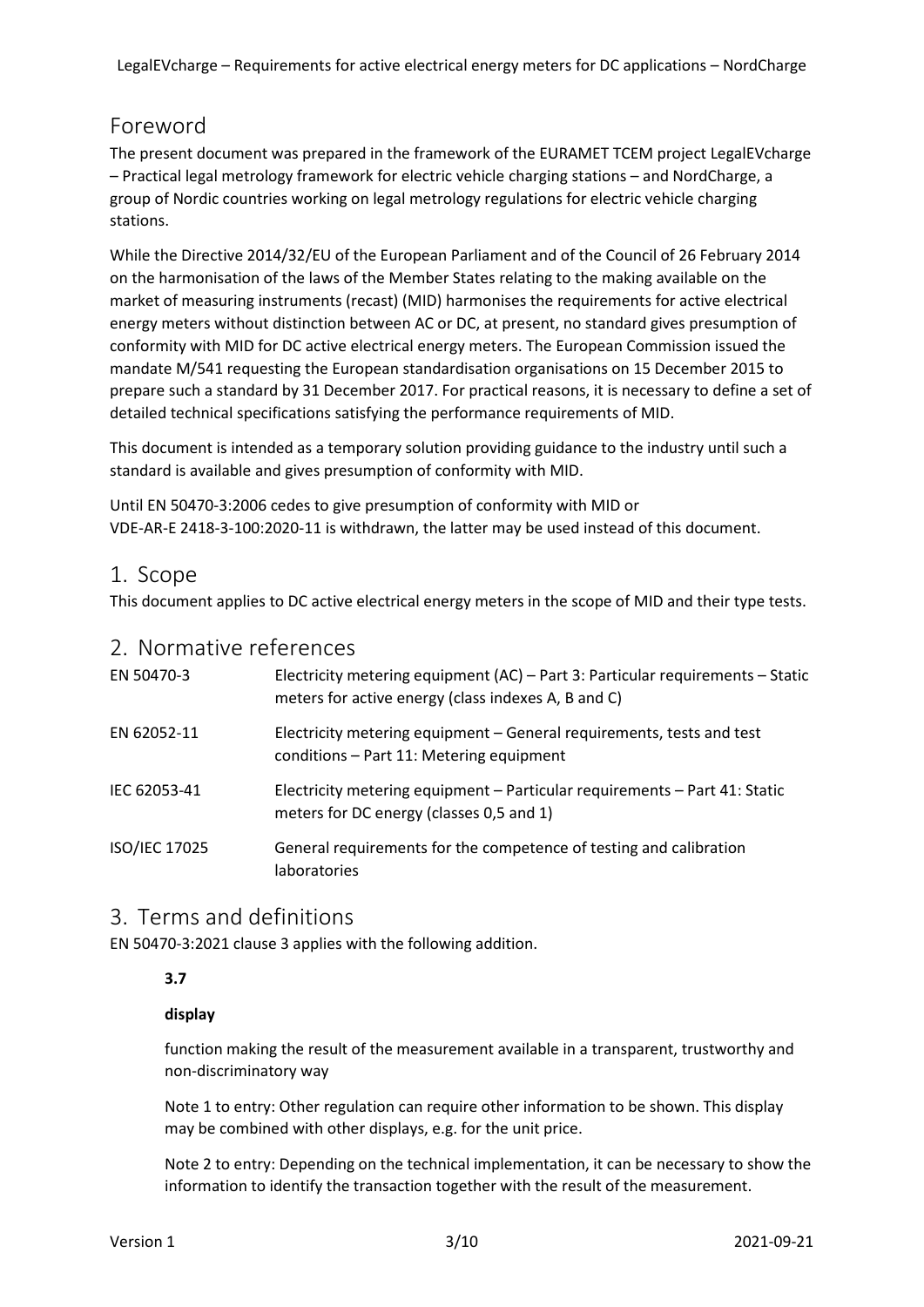#### **3.8**

#### **power factor**

under periodic conditions, ratio of the absolute value of the active power *P* to the apparent power *S*

$$
\lambda = \frac{P}{|S|}
$$

NOTE: Under sinusoidal conditions, the power factor is the absolute value of the active factor.

[IEV 131-11-46]

Contrary to EN 62052-11:2021, the terms indoor meter and indoor detached indicating display are not used as synonyms and the term indoor meter is not used to refer to indoor detached indicating displays and vice versa.

Contrary to EN 62052-11:2021, the terms outdoor meter and outdoor detached indicating display are not used as synonyms and the term outdoor meter is not used to refer to outdoor detached indicating displays and vice versa.

### <span id="page-3-0"></span>4. Standard electrical values

EN 50470-3:2021 clause 4 applies with the following modifications.

In subclause 4.2.1, the only sentence is replaced by "For transformer operated meters intended for operation with LPITs, no preferred values are defined." and Note 2 is removed. In Table 1, "Transformer operated" is replaced by "Transformer operated, except intended for use with LPITs".

In subclause 4.3, the note is removed. In Table 3, "Voltage circuit" is replaced by "Voltage circuit for meters with auxiliary power supply".

#### <span id="page-3-1"></span>5. Construction requirements

EN 50470-3:2021 clause 5 applies.

#### <span id="page-3-2"></span>6. Meter marking and documentation

EN 50470-3:2021 clause 6 applies with following modification.

The unnumbered note is numbered "Note 2". In Table 7, a footnote "c for transformer operated meters intended for use with LPITs, the marking on the case may consist of a reference to the display or the relevant LPIT standard provided the relevant quantities are shown on the display. If these quantities are referred to the primary, the instrument transformer ratio is not shown." is added and referenced in column C in the rows "Nominal voltage(s) or voltage range" and "Nominal current and current range".

#### <span id="page-3-3"></span>7. Accuracy requirements

EN 50470-3:2021 clause 7 applies with the following modifications.

The active factor cos *φ* is replaced by the power factor.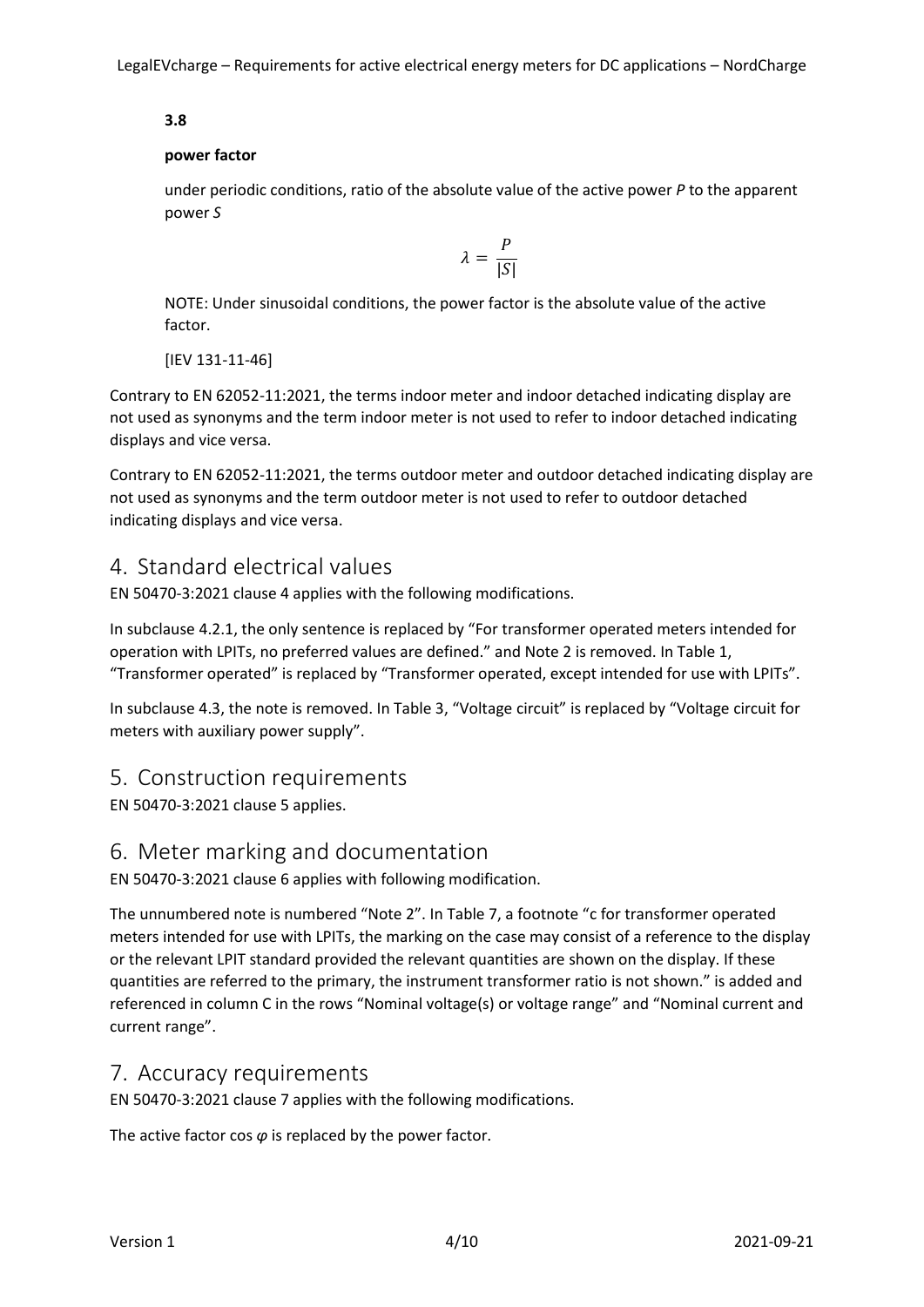Tests are carried out for unity power factor only. Tests relating to the disturbances "harmonics" and "DC and harmonics in the current circuit" are removed. Specifications of acceptable limits and tests relating to frequency variation are removed.

In subclause 7.6, the formula is replaced as follows and the references to specific units in the definitions of quantity symbols are removed.

$$
\frac{\Delta t}{\min} = \frac{240 \times 10^3}{k \times m \times \frac{U_{\text{test}}}{V} \times \frac{I_{\text{start}}}{A}}
$$

In Table 9, row "differential mode current disturbances (2–150 kHz)", the acceptable limits of variation are divided by 2.

In Tables 9 and 10, "(cos *φ*)" is removed from the title row.

In subclause 7.13, the sentence "The meter shall not exploit the MPEs or systematically favour any party." is added at the end.

#### <span id="page-4-0"></span>8. Climatic conditions

EN 50470-3:2021 clause 8 applies.

### <span id="page-4-1"></span>9. Effects of external influences

EN 62052-11:2021 clause 9 applies with the following modifications.

The active factor cos *φ* is replaced by the power factor.

The "Test for immunity to conducted, differential mode disturbances and signalling in the frequency range 2 kHz to 150 kHz at AC power ports" is replaced by the test of subclause 9.1.

### <span id="page-4-2"></span>9.1. Test for immunity to conducted, differential mode current

disturbances in the frequency range 2 kHz to 150 kHz IEC 62053-41:2021 subclause 9.2 applies with the following modification.

c) Mains port:

- 1) 10 Hz to 2 kHz: for direct connected meters  $I_{\text{Diff}}$  = 2 A; for transformer operated meters  $I_{\text{Diff}} = 0.02 \times I_{\text{max}}$ .
- 2) 2 kHz to 150 kHz: for direct connected meters *I*<sub>Diff</sub> = 3 A; for transformer operated meters  $I_{\text{Diff}} = 0.03 \times I_{\text{max}}$ .

# <span id="page-4-3"></span>10. Requirements concerning the software and protection against corruption

EN 50470-3:2021 clause 10 applies.

#### <span id="page-4-4"></span>11. Type test

EN 62052-11:2020 clause 10 applies. In subclause 10.2 lit. f, "Proof of metrological traceability: For national metrology institutes and designated institutes: self-declaration according to ISO/IEC 17025;" is added before "For accredited test laboratories".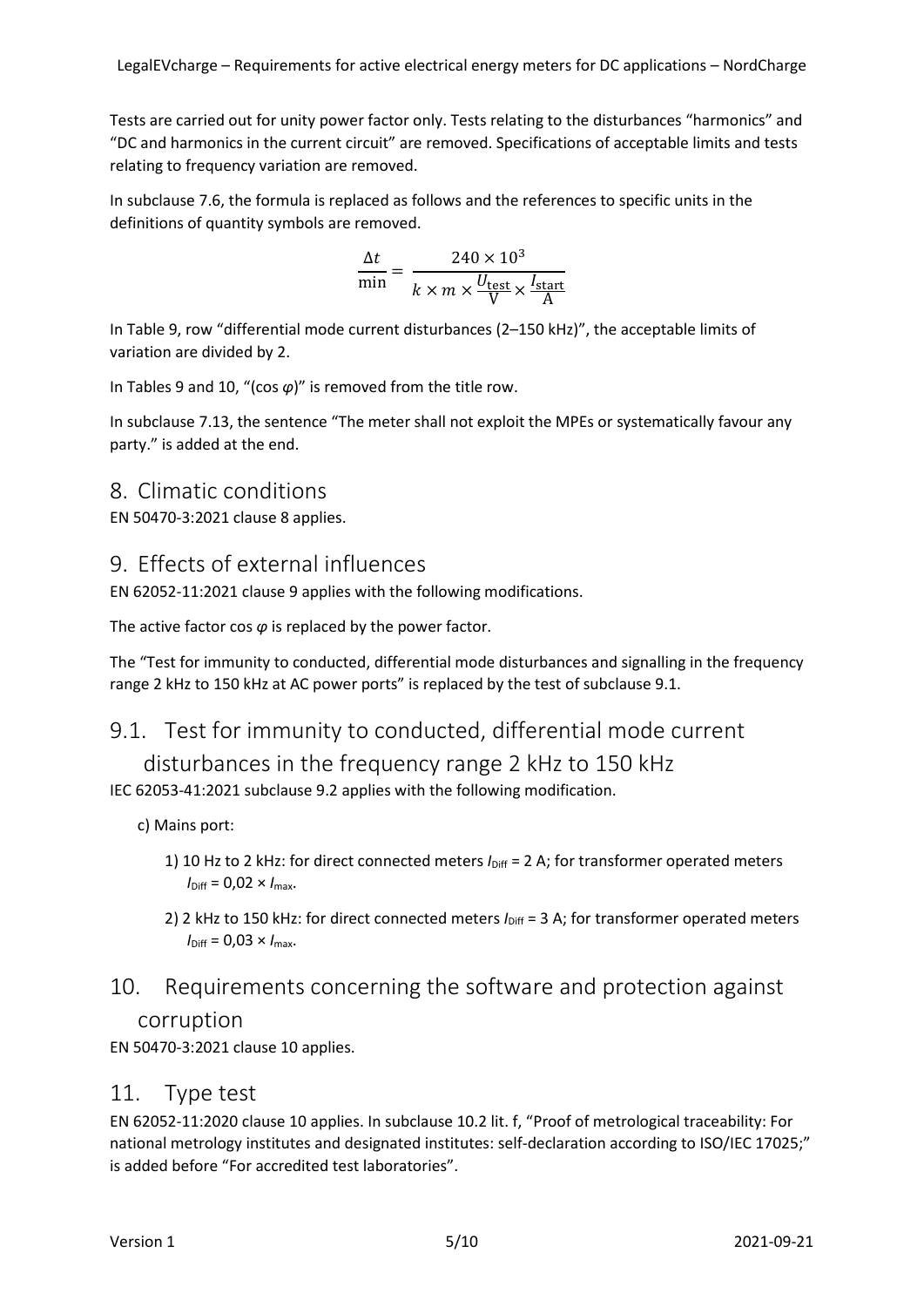### <span id="page-5-0"></span>12. Durability

EN 50470-3:2021 clause 12 applies.

### <span id="page-5-1"></span>13. Reliability

EN 50470-3:2021 clause 13 applies.

### <span id="page-5-2"></span>14. Reproducibility

The application of the same measurand in a different location or by a different user, all other conditions being the same, shall result in the close agreement of successive measurements. The difference between the measurement results shall be small when compared with the MPE (MID Annex I point 2).

### <span id="page-5-3"></span>15. Repeatability

The application of the same measurand under the same conditions of measurement shall result in the close agreement of successive measurements. The difference between the measurement results shall be small when compared with the MPE (MID Annex I point 3).

## <span id="page-5-4"></span>A. Requirements related to the installation (informative)

### <span id="page-5-5"></span>A.1. General

Meters for electric vehicle charging stations (EVCS) must be outdoor meters.

The EVCS must be designed such that the instructions of the meter manufacturer are respected. This includes the operating temperature when the EVCS is installed as intended by the EVCS manufacturer.

Meters for EVCS often have a range of  $U_n$  rather than a single value. In this case, tests shall be carried out both for the minimum and the maximum of the range.

Meters shall be installed such that it is not possible to divert the measured quantity in normal conditions of use unless it is readily apparent. This may require the meter to have suitable features such as hardware or software sealing provisions.

Many states require a resolution of 0,01 kWh on the display.

In case of power supply failures in direct sales applications, it is convenient to be able to conclude the transaction. This requires a means to save and display the legally relevant data such as the use of an emergency power supply. Consumer protection regulation in many states do not allow for billing to be based on estimations or fixed prices in case of power failures.

If power supply failures are unlikely, it may be commercially favourable not to bill consumers in case of a power supply failure during the transaction. In this case, means such as an emergency power supply are not necessary if evidence about the presence of a power supply failure is available. Such evidence can consist of time since the last restart of the meter or the timestamp of the last restart systematically included in the legally relevant data.

## <span id="page-5-6"></span>A.2. Display

MID requires the result of the measurement to be made available to the consumer in a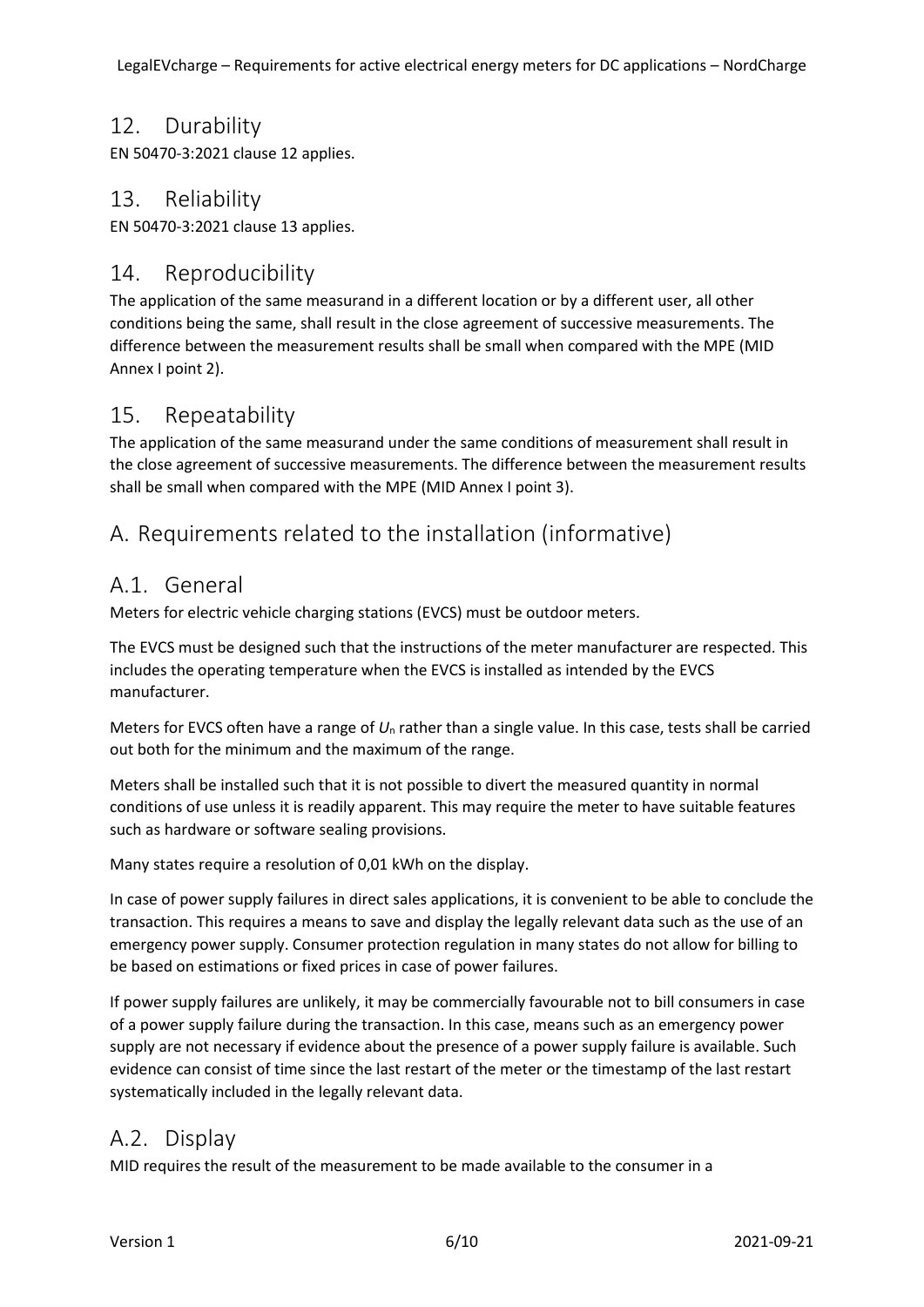- transparent the consumer can compare the measurement result indicated by the measuring instrument with the corresponding value on the bill without having to trust the other party;
- trustworthy the authenticity of the indicated result is assured;
- non-discriminatory no party can block the access to the authentic indication of the measurement result by sealing the interface, setting a password or requiring a tool that is not easily available to the other party.

This requirement applies to the meter in its intended practical working conditions.

Often, meters are installed in closed and locked electrical cabinets where access is restricted to skilled persons for safety reasons. In this case, a meter where the display is integrated in the meter housing does not satisfy the requirements when in use (Annex I point 10.2 MID: "Easy reading of the presented result shall be permitted under normal conditions of use."). The indication of the result shall be shown such that the requirements are met, in this case outside the meter's housing.

State of the art technology allows for a cost-effective implementation of this requirement. For example, the measurement result can be shown on a display outside the meter for information while the legally relevant data is cryptographically signed and send by mail or e-mail. The data must be transferred to the possession of the consumer and allow them to archive them effectively and without relying on the supplier or any proprietary system after the transfer. The required information for verifying the authenticity of the data, e.g., a public key, can be made available in a human readable, e.g., clear text, and a machine readable format, e.g., a QR code, on the charging station. Many states require these data to be available remotely, e.g., in an independently run database of charging stations, to allow the consumer to verify the data when receiving the bill. The cryptographically signed legally relevant data shall include not only the measurement result, but also information required to identify the transaction (Annex I point 11.2 MID). Such information is namely the identification of the meter as well as time and date the measurement result was taken. The measurement result includes the reading of the energy register, information about the corrections that were applied (see subclause A.3) and warnings about relevant incidents, e.g., power supply failures (see subclause A.1).

If the consumed energy is calculated outside the meter based on the values of the cumulative energy register at the start and at the end of the transaction, the legally relevant data that need to be made available to the consumer are these two values of the cumulative energy register. For convenience of the consumer and in order to bill the consumed energy, the supplier may calculate the difference and make it available to the consumer. This difference has no legal value. Transparency requires this to be made known to the user (Annex I point 10.4 MID). For direct sales applications, the difference shall be made available to the consumer.

#### <span id="page-6-0"></span>A.3. Cable

In EVCS, the active electrical energy to be measured is the energy transferred across the property boundary between supplier and consumer. Especially when the cable is part of the EVCS, the losses between a convenient point to measure the energy and the property boundary can be significant. In any case, uncorrected losses are always to the disadvantage of the consumer, which is a violation of clause 7. The cable loss is generally assumed not to systematically favour any party if they do not exceed one-sixth of the MPE at reference conditions. If the cable losses exceed this threshold, a correction is required. One possible technical solution is a four-wire measurement at the property boundary. Another solution is a mathematical correction with knowledge of the properties of the cable. In this case, the properties of the cable, e.g., a type designation, need to be marked on the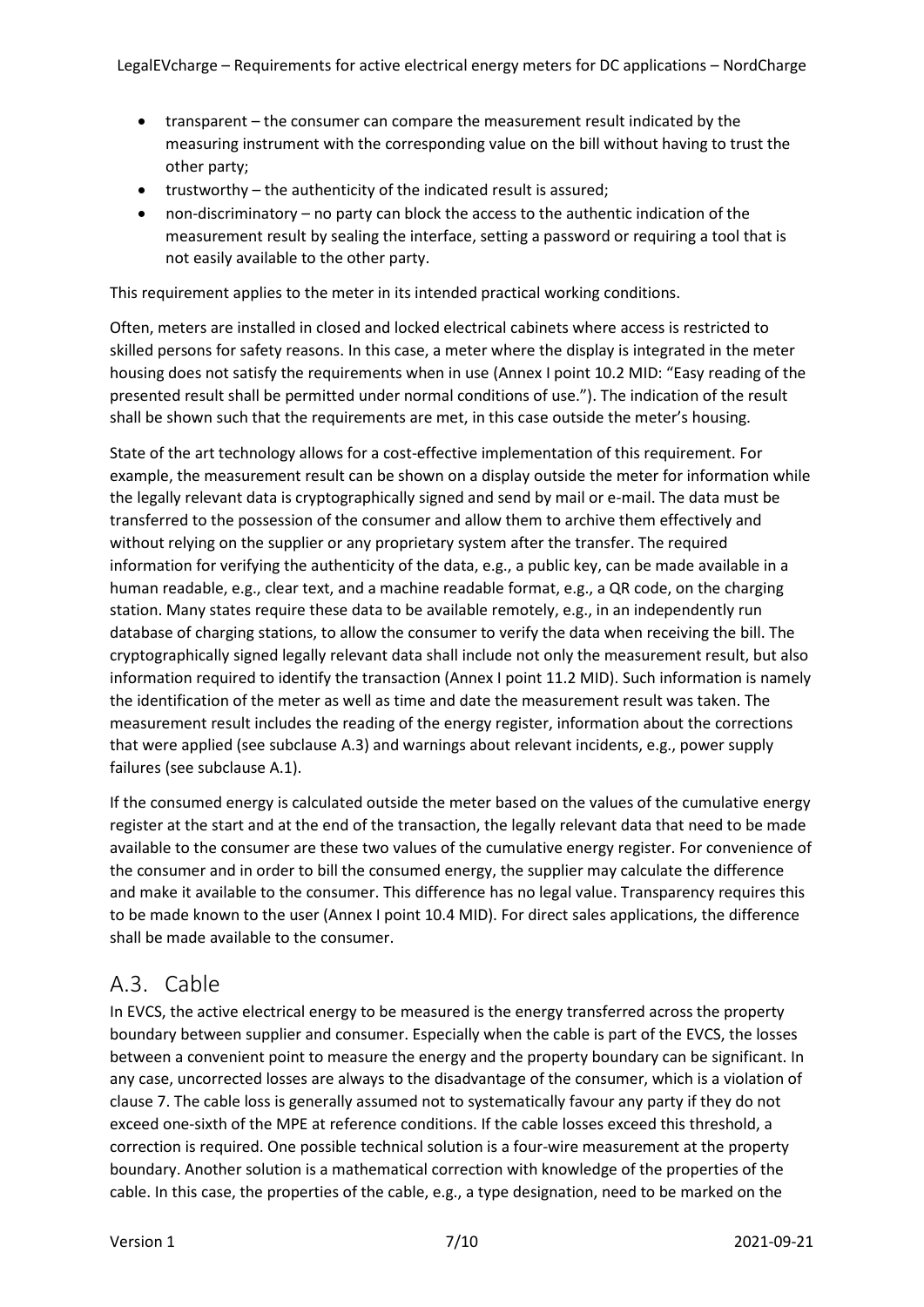cable and on the meter in the same or similar way as the transformer ratio in case of a transformer operated meter. Depending on the technical solution and the national requirements on the maintenance of the stability, a verification in legal metrology may be required after changing a cable, especially when the four-wire measurement technique is not used.

# <span id="page-7-0"></span>B. Considerations for verification in legal metrology (informative)

All AC active electrical energy meters used to have separated current and voltage circuit that can be linked in the installation in a very simple way. When both circuits are separated, many meters can be tested simultaneously with all voltage circuits in parallel and all current circuits in series, e.g., in the framework of a verification in legal metrology.

Since isolation current transformers for meter test equipment became available with suitable specifications, simple AC active electrical energy meters are designed with a permanent connection between current and voltage circuits.

However, no isolation current transformers exist for DC. Therefore, only meters with separated current and voltage circuits can be tested efficiently.

While most states do not require a separation of the voltage and current measuring circuits, the cost of verification, which is usually charged to the applicant, depends upon the circuit configuration. This is due to the fact that meters whose measuring circuits are linked must be verified individually, while meters with separate measuring circuits can be batch verified.

In most states, the majority of measurements of a verification in legal metrology are based on the pulse output. However, at least one test checks the relation between the pulse output and the registers. Therefore, registers must be read during the verification and an efficient way of reading the registers efficiently is advisable. A standardised solution is strongly encouraged.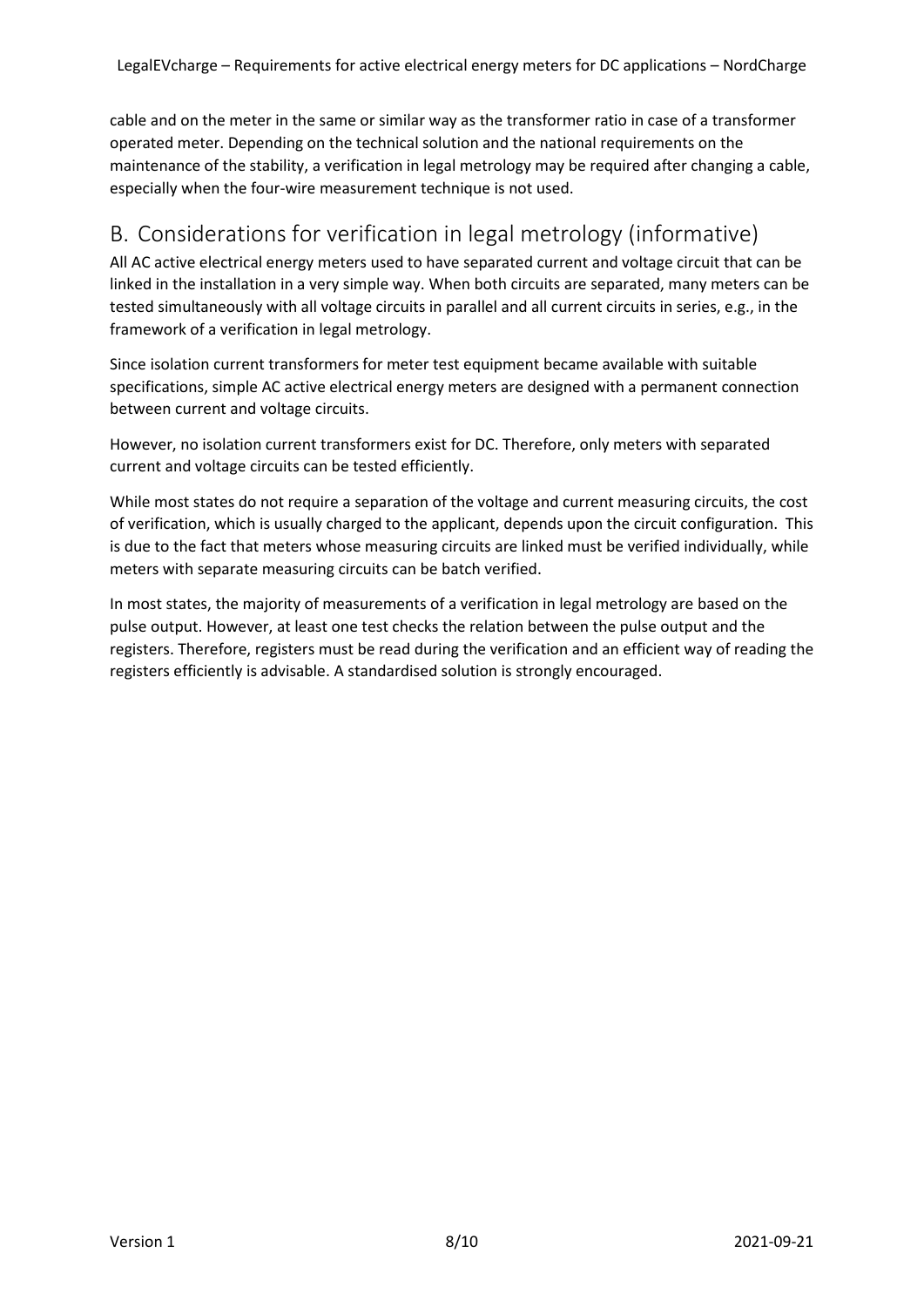# <span id="page-8-0"></span>ZZA. Relationship between this Standard and the essential requirements of Directive 2014/32/EU aimed to be covered Table ZZA.1 – Correspondence between this Standard and Directive 2014/32/EU (MID)

| Essential requirements of    | Clause(s)/subclause(s) of this | Remarks/notes               |
|------------------------------|--------------------------------|-----------------------------|
| Directive 2014/32/EU         | Standard                       |                             |
| Annex I Directive 2014/32/EU |                                |                             |
| 1.1                          | (see below)                    | (MID refers to Annex V MID) |
| 1.2                          | (see below)                    | (MID refers to Annex V MID) |
| 1.3.1                        | $6.2$                          |                             |
|                              | 8.1                            |                             |
| 1.3.2                        | 5.1                            |                             |
|                              | $5.2$                          |                             |
| 1.3.3                        | 7.10                           |                             |
| 1.3.4                        | 7.10                           |                             |
| 1.4.1                        | $\overline{7}$                 |                             |
|                              | $\boldsymbol{9}$               |                             |
| 1.4.2                        | 7.10                           |                             |
|                              | 8.3                            |                             |
| $\overline{2}$               | 14                             |                             |
| $\mathsf{3}$                 | 15                             |                             |
| $\overline{4}$               | A.1                            |                             |
| 5                            | 12                             |                             |
| $\,$ 6 $\,$                  | 13                             |                             |
| 7.1                          | 5.5                            |                             |
|                              | A.1                            |                             |
| $7.2$                        | $\boldsymbol{\mathsf{A}}$      |                             |
| 7.3                          | 7.9                            |                             |
| $7.4$                        | N/A                            |                             |
| $7.5\,$                      | 5                              |                             |
| 7.6                          | 5.6                            |                             |
|                              | 5.8                            |                             |
|                              | 10.2                           |                             |
|                              | 10.3                           |                             |
|                              | A.2                            |                             |
|                              | $\sf B$                        |                             |
| $\pmb{8.1}$                  | $7.10\,$                       |                             |
|                              | 10.7                           |                             |
|                              | 10.8                           |                             |
| 8.2                          | 10.4                           |                             |
|                              | 10.5                           |                             |
|                              | 10.6                           |                             |
| 8.3                          | 10.3                           |                             |
| 8.4                          | 10.4                           |                             |
|                              | 10.5                           |                             |
|                              | 10.6                           |                             |
| 8.5                          | 5.6.1                          |                             |
| 9.1                          | 6                              |                             |
| 9.2                          | 6                              |                             |
| 9.3                          | $\boldsymbol{6}$               |                             |
| 9.4                          | $\qquad \qquad -$              | (option of MID not used)    |